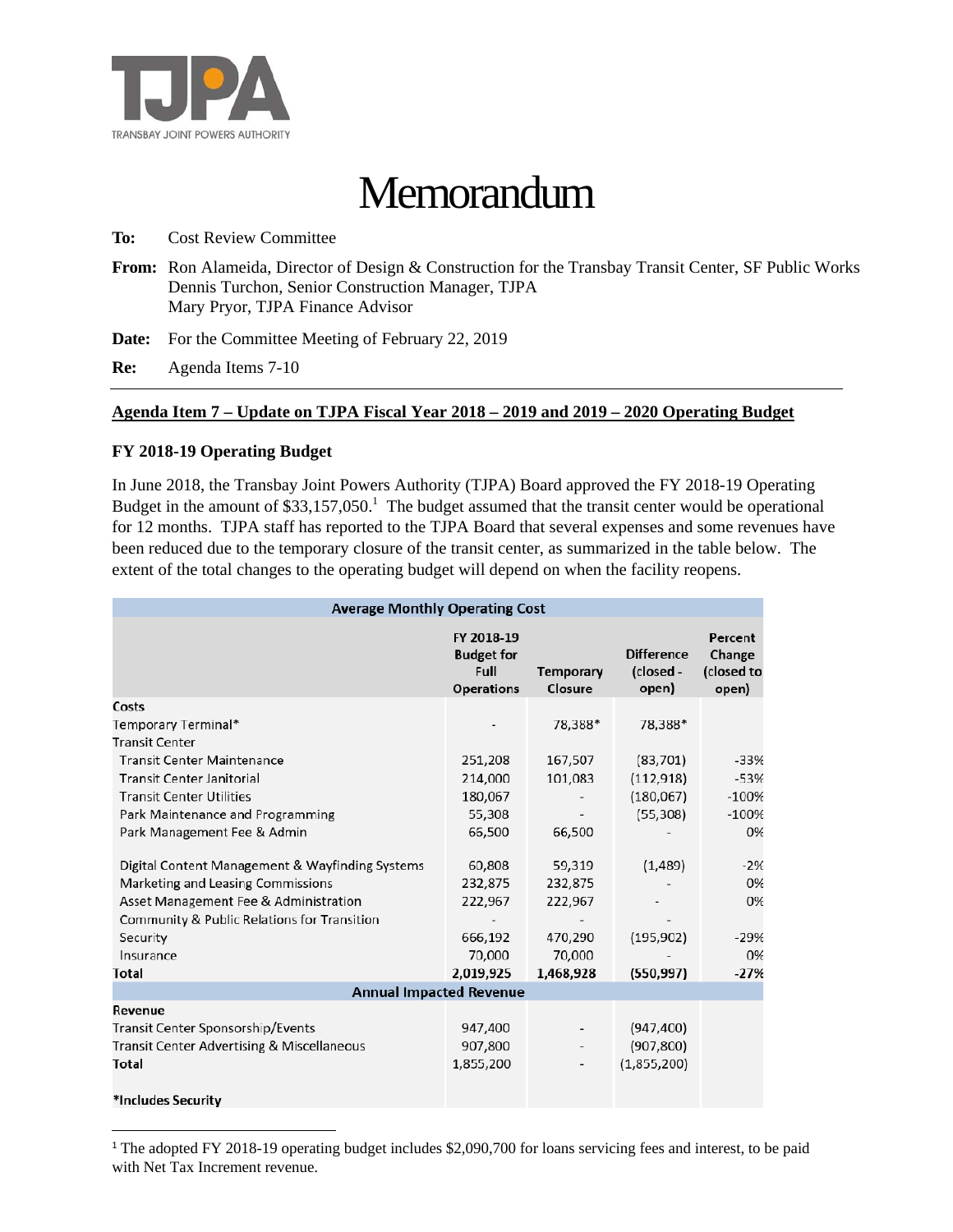TJPA staff have discussed changes to the FY 2018-19 Regional Contributions with AC Transit and SFMTA staff. TJPA intends to request reduced contributions from the operators for FY 2018-19, based on the number of months the facility is open in the year.

In addition to the changes stemming from the temporary closure, changes to the retail leasing schedule have resulted in reductions to Retail Commission payments in FY 2019-20. The TJPA's Asset Manager, Lincoln Properties (LPC), has recently updated the projected leasing schedule for the transit center. Using actual and projected lease signing dates and move-in dates, LPC has reforecast the timing of the leasing commission payments. The reforecast indicates that while the total value of the leasing commissions has increased slightly (due to longer lease terms in some instances), the timing of the payments has shifted out in time. Therefore, the amounts due during FY 2018-19 are less than budgeted for the current fiscal year. Conversely, more of the leasing commissions will be payable in FY 2019-20 than previously projected.

TJPA staff have analyzed the changes to the costs and revenues for the current fiscal year, and estimate that less of the O&M Reserve funds will be used in FY 2018-19 than have been budgeted. This results in additional funds being available for the FY 2019-20 operating budget.

# **FY 2019-20 Operating Budget Projection**

# Operating Costs

At its February 14, 2019 meeting, the TJPA Board approved a preliminary operating budget projection for FY 2019-20, totaling \$31,846,000. Summarized in the following table, this preliminary projection is based on 12 months of transit center operations, and does not include debt service costs.

| <b>Operating Expenses</b>                                  | <b>FY 2019-20 Budget</b><br>Projection |
|------------------------------------------------------------|----------------------------------------|
| O&M (Maintenance, Janitorial, Utilities)                   | \$7,868,100                            |
| <b>Asset Manager/Park Administration</b>                   | 4,310,300                              |
| <b>Leasing Commissions</b>                                 | 1,624,900                              |
| Security                                                   | 7,586,500                              |
| Bus Storage Facility Security (pass through to AC Transit) | 281,000                                |
| IT / Cybersecurity                                         | 1,084,100                              |
| <b>Wayfinding Gap Analysis</b>                             | 100,000                                |
| TJPA Admin & Insurance*                                    | 5,089,700                              |
| Reserves & Contingency                                     | 3,901,400                              |
| <b>Total Operating Expenses</b>                            | \$31,846,000                           |

\* TJPA Admin & Insurance does not include debt service costs.

The FY 2019-20 operating budget projection includes the same activities as the FY 2018-19 budget, with two additions.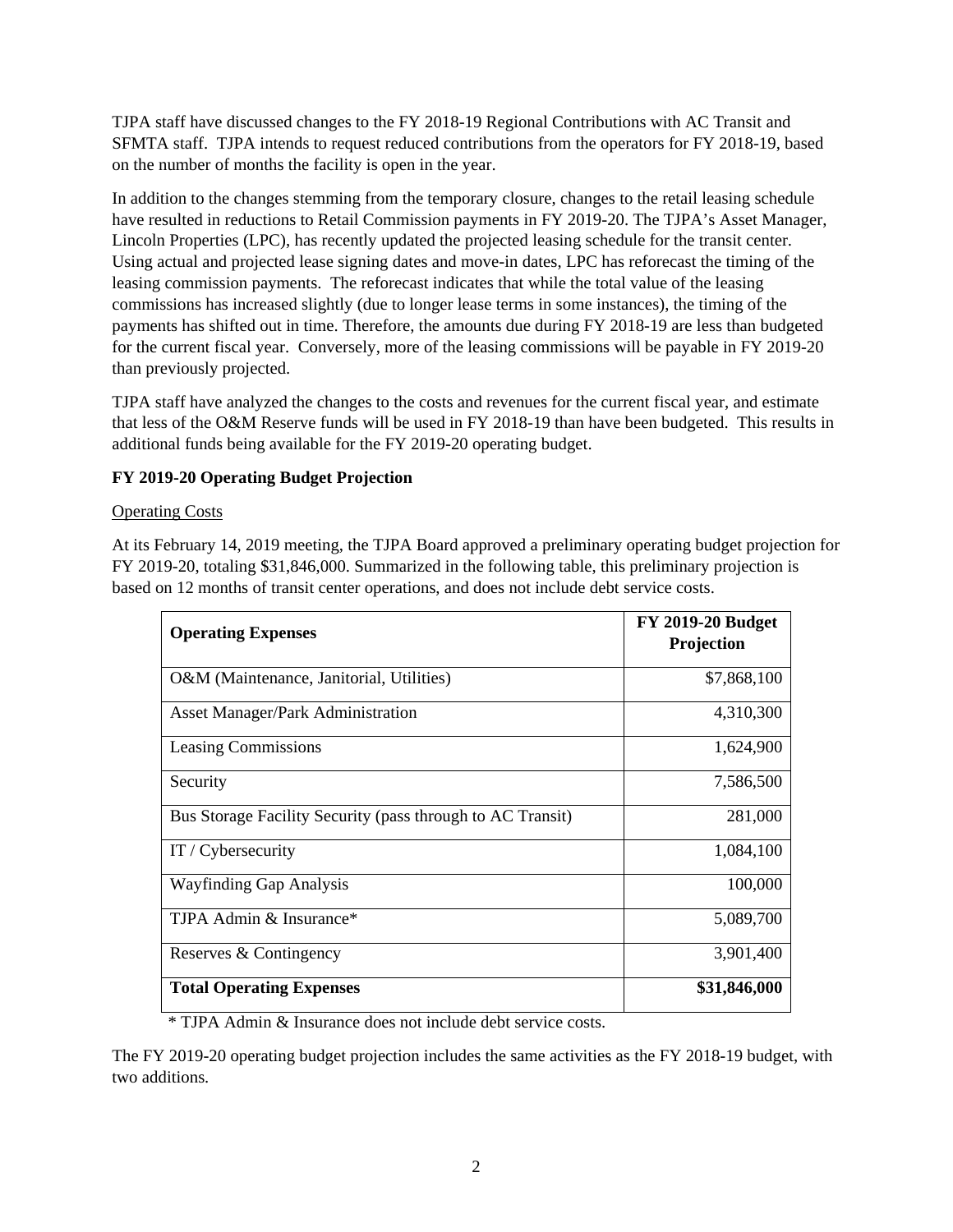- *Bus Storage Facility Security:* Under the Landlord Services Contract agreement with AC Transit dated October 10, 2018, the TJPA will provide security services at the bus storage facility as requested by AC Transit. These services are provided by TJPA's contractor, Allied Universal. AC Transit reimburses TJPA for the actual costs incurred.
- *Wayfinding Gap Analysis:* MTC has requested that TJPA undertake a wayfinding gap analysis following the reopening of the Salesforce Transit Center, in order to ensure that visitors are readily able to navigate through the facility to their destinations. The current budget projection will be updated as the scope is refined with input from the transit tenants. TJPA will seek additional funding for this work.

## Operating Revenue

The FY 2019-20 operating budget includes revenues from a wide variety of sources, as summarized in the following table.

|                                                        | FY 2019-20               | FY 2019-20               | FY 2019-20               |
|--------------------------------------------------------|--------------------------|--------------------------|--------------------------|
| <b>Revenues</b>                                        | <b>Budget Projection</b> | <b>Budget Projection</b> | <b>Budget Projection</b> |
|                                                        | <b>Scenario 1</b>        | Scenario 2               | <b>Scenario 3</b>        |
| Regional Measure 2                                     | 8,202,000                | 8,202,000                | 8,202,000                |
| <b>Regional Measure 3</b>                              | 1,625,600                | 1,625,600                | 1,625,600                |
| <b>CBD Park Payments</b>                               | 1,757,900                | 1,757,900                | 1,757,900                |
| Naming Rights                                          | 4,928,300                | 2,057,687                | $\overline{0}$           |
| <b>AC Transit Regional Contribution</b>                | 3,873,974                | 5,998,228                | 7,520,916                |
| <b>SFMTA Regional Contribution</b>                     | 1,361,126                | 2,107,485                | 2,642,484                |
| <b>Transit Center Retail Revenue</b>                   | 2,921,800                | 2,921,800                | 2,921,800                |
| <b>Transit Center Sponsorship/Events</b>               | 614,500                  | 614,500                  | 614,500                  |
| Transit Center Advertising /<br>Miscellaneous          | 2,237,300                | 2,237,300                | 2,237,300                |
| <b>Neutral Host DAS Licensing Fees</b>                 | 625,000                  | 625,000                  | 625,000                  |
| Other Rents, Sublease                                  | 897,800                  | 897,800                  | 897,800                  |
| <b>AC Transit for Bus Storage Facility</b><br>Security | 281,000                  | 281,000                  | 281,000                  |
| <b>Emergency Fund Balance</b>                          | 500,000                  | 500,000                  | 500,000                  |
| <b>O&amp;M</b> Reserve                                 | 2,019,700                | 2,019,700                | 2,019,700                |
| <b>Total Revenue</b>                                   | \$31,846,000             | \$31,846,000             | \$31,846,000             |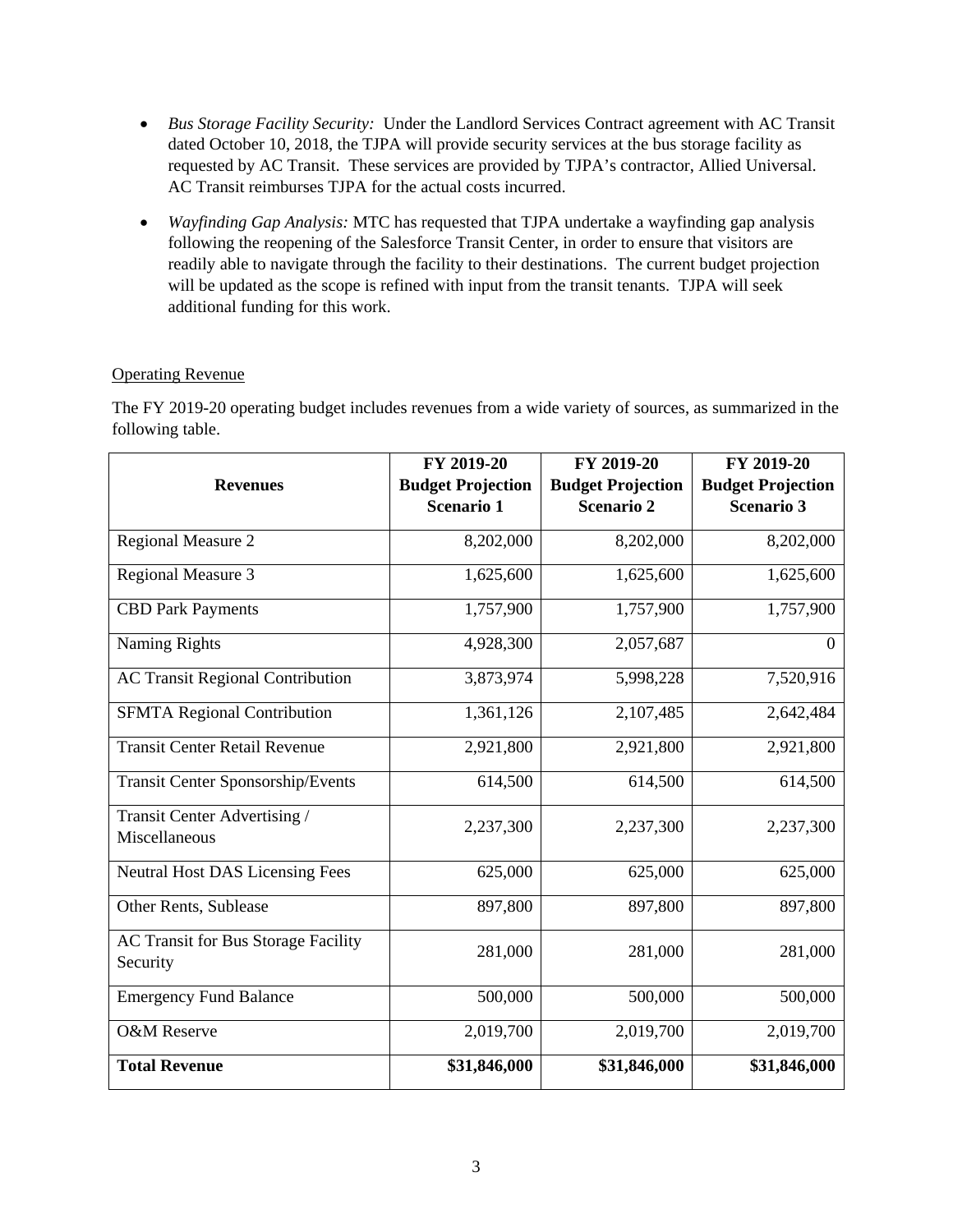TJPA staff has identified Naming Rights revenue that could be included in the operating budget for FY 2019-20 as a means to reduce the funding amounts from AC Transit and SFMTA. The Naming Rights funds, which TJPA has already received, had been planned for the capital costs of tenant improvements. In order to use this revenue for operations, TJPA plans to use Community Facilities District (CFD) Bond proceeds or other capital sources to fund the tenant improvements.

As requested by the AC Transit and SFMTA, the FY 2019-20 budget projection includes three scenarios with different amounts of Naming Rights revenue, as follows:

- *Scenario 1:* Includes the balance of Naming Rights revenue anticipated to be available at the start of the fiscal year. The FY 2018-19 budget includes \$5,194,400 in Naming Rights funds that are anticipated to be spent in that fiscal year.
- *Scenario 2:* Includes \$2,057,687 in Naming Rights revenue, which would maintain the original level of projected contributions from AC Transit and SFMTA that was presented to the Board in January 2019.
- *Scenario 3:* Includes no Naming Rights revenue, in order to demonstrate the potential impact to AC Transit and SFMTA's contribution levels.

## Budget Schedule

Per the TJPA Budget Policy, a draft operating budget will be presented in May and a final budget in June, as noted above. A narrative budget outlook that includes discussion of capital and operating expenditures will be provided to the Board in April.

# **Agenda Item 9 – Expenditures and Commitments of Proceeds of the City Financing that Require CRC Approval**

#### Commitments

The Cost Review Committee (CRC) has previously given authorization for TJPA to issue commitments (budget appropriations) for various construction, construction administration, and legal costs of up to \$175 million in City Financing proceeds and draws of up to \$145 million. In addition, in April 2018, the CRC authorized the use of up to \$25 million in City Financing proceeds to issue commitments (budget appropriations) for base building and tenant improvements.

The commitments through January 2019 are shown below; they represent a \$2.6 million increase since November 2018, primarily attributable to bus storage construction, base building / tenant improvements, and net reductions in commitments to construction packages.

| <b>Scope/Trade Package/Contract</b>                  | Type <sup>2</sup> | <b>Committed</b> |  |  |
|------------------------------------------------------|-------------------|------------------|--|--|
| <b>Transit Center Design Team Construction Admin</b> | <b>NTP</b>        | 2,676,058        |  |  |
| Various Logistics Packages                           | NTP / CCOs        | 17,052,657       |  |  |
| TG07.2 Superstructure Concrete                       | $\alpha$          | 961,995          |  |  |

 <sup>2</sup> NTP – Notice to Proceed. CCO – Contract Change Order. RFS – Request for Services.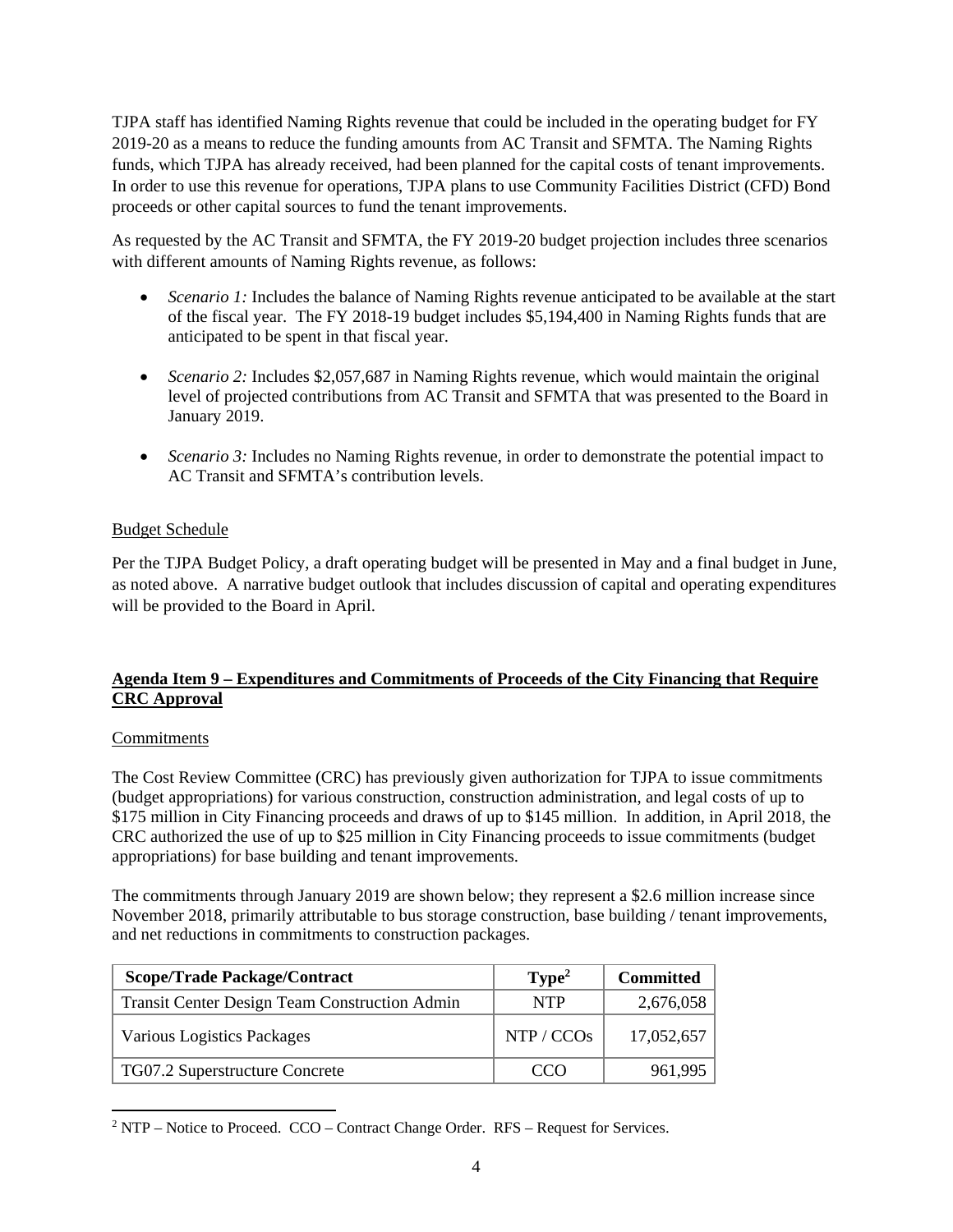| TG07.3 Miscellaneous Metals                               | <b>CCOs</b>         | 133,155       |  |
|-----------------------------------------------------------|---------------------|---------------|--|
| TG07.6 Concrete Topping Slabs/Rails/Joints                | <b>NTP</b>          | 10,558,686    |  |
| TG08.2 Exterior Awning                                    | <b>NTP</b>          | 9,646,200     |  |
| TG08.6 Metal Ceilings                                     | NTP/CCO             | 4,849,094     |  |
| TG08.11 Glass Curtain Walls/Skylights                     | <b>NTP</b>          | 14,375,033    |  |
| TG10.3 Heating Ventilation Air Conditioning               | NTP/CCO             | 617,105       |  |
| TG10.4 Electrical/Communications                          | <b>NTP</b>          | 15,483,683    |  |
| TG12.1 Civil/Sitework at Grade                            | <b>NTP</b>          | 5,823,078     |  |
| TG13.1 Roof Park Landscaping & Irrigation                 | NTP/CCO             | 11,518,499    |  |
| TG13.2 Roofing/Waterproofing                              | <b>NTP</b>          | 3,095,754     |  |
| TG16.0 - Interiors/Finishes                               | <b>NTP</b>          | 11,324,678    |  |
| TG16.8 Fireproofing/Intumescent Spray                     | <b>NTP</b>          | 743,341       |  |
| TG18.1 Bus Ramps                                          | <b>NTP</b>          | 5,220,650     |  |
| <b>Enhanced Commissioning</b>                             | <b>NTP</b>          | 50,000        |  |
| <b>WOJV Procurement</b>                                   | CCO                 | 145,189       |  |
| Physical Security Information Management System           | <b>NTP</b>          | 2,299,209     |  |
| <b>SFPUC Permanent Power</b>                              | Power<br>Agreement  | 1,079,859     |  |
| Elevator/Escalator Capitalized Maintenance                | <b>NTP</b>          | 406,426       |  |
| <b>Transit Center Permits and Fees</b>                    | Other               | 132,183       |  |
| Seyfarth Shaw / Jones Day; Constr / Litigation<br>Counsel | <b>RFS</b>          | 12,053,836    |  |
| Public Art Program                                        | Artist<br>Contracts | 886,550       |  |
| <b>Bus Storage Construction</b>                           | <b>NTP</b>          | 24,769,480    |  |
| Bus Storage Constr Admin & Constr Management              | <b>NTP</b>          | 528,993       |  |
| Other Bus Storage costs, incl. permits                    | Other               | 130,288       |  |
| Base Building / Tenant Improvements                       | Other               | 4,458,713     |  |
| <b>Subtotal</b>                                           |                     | \$161,020,392 |  |
| <b>Issuance Costs</b>                                     | Financing           | 1,181,314     |  |
| <b>Total with Issuance Costs</b>                          |                     | \$162,201,706 |  |
| <b>CRC</b> Authorizations to Date                         |                     | \$200,000,000 |  |
| <b>Available Balance for Commitments</b>                  |                     | \$37,798,294  |  |

In the upcoming months, TJPA anticipates the following commitments of City Financing, including commitments for tenant improvements:

| <b>Scope/Trade Package/Contract</b>      | <b>Planned</b><br><b>Commitment</b> |  |  |
|------------------------------------------|-------------------------------------|--|--|
| <b>Construction CCOs</b>                 | \$10,330,000                        |  |  |
| Pelli (Warranty Support and Extended CA) | \$287,000                           |  |  |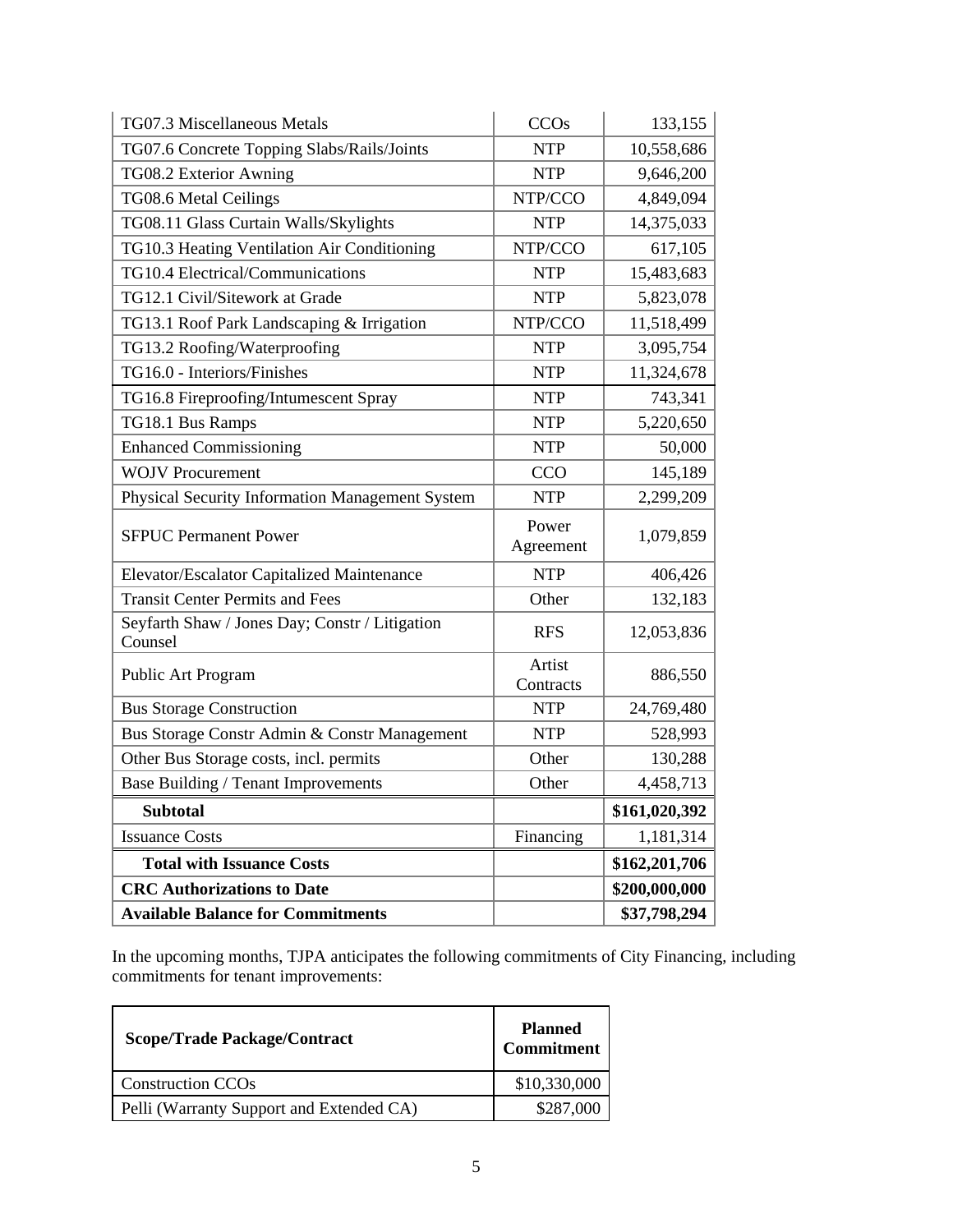| 301 Mission Legal (Jones Day and Legal Bench)                     | \$3,205,694  |
|-------------------------------------------------------------------|--------------|
| Base / Tenant Improvements                                        | \$20,541,287 |
| <b>Total Planned Commitments</b>                                  | \$34,363,981 |
| <b>Available CRC Authorized Balance for</b><br><b>Commitments</b> | \$37,798,294 |
| <b>Remaining Balance for Commitments</b>                          | \$3,434,313  |

The CRC was previously informed that tenant improvement costs were anticipated to be approximately \$35,500,000. This amount is comprised of what is considered landlord's work in delivering a space to a tenant plus an improvement allowance to the tenant. Landlord's work includes installing the slab, mechanical, electrical, plumbing, fire life safety and scrubber (cleans the air from food exhaust) systems. The tenant improvement allowance is market based and varies on a per space basis ranging from \$50 per square foot to \$300 per square foot. However, in that the \$35,500,000 was an educated estimate, the CRC approved \$25,000,000 for a validation of the estimate as leases were signed. Additionally, it was originally contemplated that approximately \$5 million of the Naming Rights funds would be used to finance the improvements. That is no longer the case as the transit operators have asked that these funds be used to fund operations. TJPA staff anticipates using CFD Bond proceeds for the tenant improvements rather than the Naming Rights funds.

At this point, contract commitments for tenant improvements are about \$21,000,000 comprised of executed retail leases, Greyhound/Amtrak space, TJPA offices and common areas. Upcoming anticipated improvements are about \$7,200,000, comprised of four transactions in progress for about 8,500 square feet or about 9% of the Center. The City Financing funds will be programmed to these contracts as the costs are incurred.

The first round of requests for proposals for construction was issued on February 15. It will include Fitness SF, two locations for Philz Coffee, OnSite Dental, Charleys Cheesesteak and Venga Empanadas. Together these leases total about 42,000 square feet of the Center or about 42%. Completion of the landlord's work on these spaces is expected in mid-June. The second round of requests for proposals is targeted for issuance in late April for Per Diem, Tycoon Thai and Foundation Café. Together these leases total about 5,000 square feet or about 5% of the Center.

#### **Expenditures**

To date, TJPA has received and spent \$103,000,000 in City Financing funds. TJPA anticipates that while access to the City Financing funds will be needed for contract commitments, no additional funds will be needed for payments. This is contingent upon the City completing its second issuance of CFD bonds as scheduled by the end of February 2019.

As discussed previously, due to changes in the schedules for both the Transit Center construction project and the bond issuances, the TJPA will be able to discontinue its draws of City Financing funds and instead use CFD Bond proceeds for upcoming project costs. Following discussions with the San Francisco City Controller and Office of Public Finance staff, the TJPA plans to use proceeds from the second CFD Bond issuance for project costs rather than using the full amount of the second bond issuance for repayment of the City Financing, as had been originally planned in 2016. This allows TJPA to limit its draws on the City Financing to \$103,000,000. It is anticipated that the full repayment of the City Financing will occur with the third CFD bond issuance, as originally planned.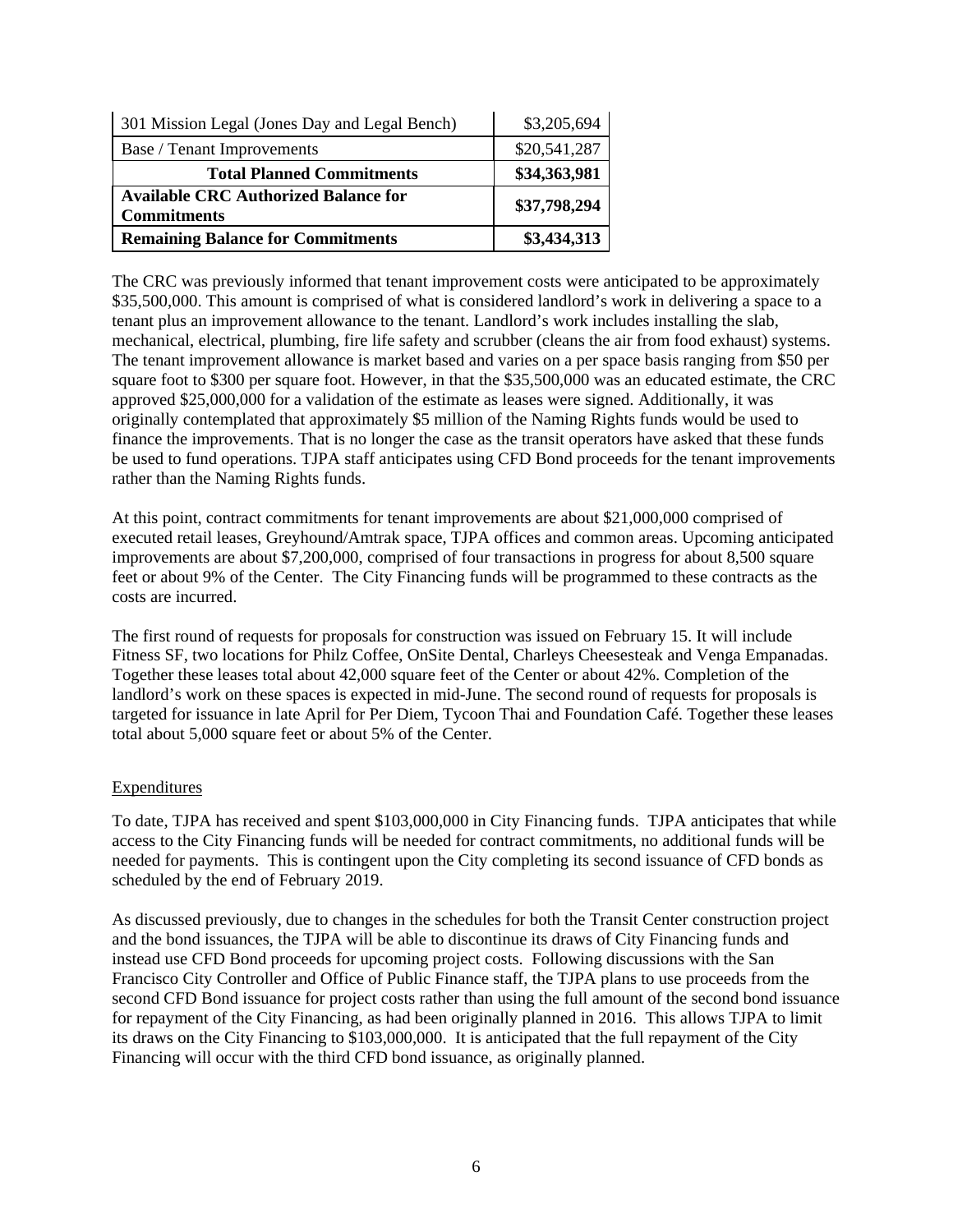# **Agenda Item 10 - Opportunity to Comment on Contracts, Change Orders and Contract Amendments that Require CRC Review**

#### Peer Review Panel

As a result of the fissures discovered on September 25, 2018, TJPA staff engaged an independent expert to review the Temporary Shoring System and planned to engage a panel of technical experts to participate in an independent review of the Permanent Reinforcement Fix, the TJPA's findings with respect to the cause of the fissures, and such other related matters as appropriate. On October 4, 2018, the Mayors of the City and County of San Francisco and the City of Oakland urged the Metropolitan Transportation Commission (MTC) to facilitate an independent peer review panel.

On November 8, 2018, the TJPA Board of Directors authorized the Executive Director to execute a Cooperative Agreement with MTC for reimbursement of the peer review panel's fee for an amount not to exceed \$510,000 and a term through April 1, 2019. Since the execution of the Cooperative Agreement, stakeholders including the TJPA Board of Directors, have requested additional but related analyses and investigations that the peer review panel will review. MTC has requested an additional \$500,000 for the following expanded scope of work:

- Extend the duration of active peer review from 12 weeks to 24 weeks.
- Participate in additional interim check-ins and reports to expedite reaching concurrence and conclusion of the review.
- Conduct additional and more extensive reviews, including reviews of search for other areas susceptible to brittle fracture, hanger analysis, and fatigue.
- Addition of technical support from Edison Welding Institute (EWI) to insure credibility of analysis completed by Lucius Pitkin Incorporated (LPI) labs.
- $\bullet$  Addition of technical support from Ruby & Associates to assist in overview of the search for other areas susceptible to brittle fracture.

Staff anticipates that the cost incurred by the peer review panel will be paid by the party or parties responsible for the fissures. Thus, TJPA expects to see reimbursement of these costs from the responsible party or parties.

TJPA staff proposes an additional transfer of \$500,000 of Program Reserves, bringing the Cooperative Agreement from \$510,000 to \$1,010,000. This work will be funded with unrestricted assets.

#### Construction Management Oversight Services (Agreement No. 09-08-CMO-000):

In June 2010, following a formal Request for Proposals process, TJPA awarded a contract to Turner Construction Company, for Construction Management Oversight (CMO) services for a lump sum amount of \$38,500,000. The CMO agreement included the following services: preconstruction services for the transit center; monitoring and documenting the progress of the CM/GC; providing project communication, documentation, record keeping, cost and schedule management, technical support, environmental monitoring oversight, coordination with other agencies; administration of the CM/GC and demolition contracts; progress reporting; and quality assurance services (testing and inspection). These services are necessary for any construction project, and on a federally funded project must be performed by a contractor that is independent of the contractor performing the construction work.

The original agreement had a term of six years with options to extend for an additional three one-year periods. Between July 2014 and April 2018, five contract amendments were issued, summarized in the table below: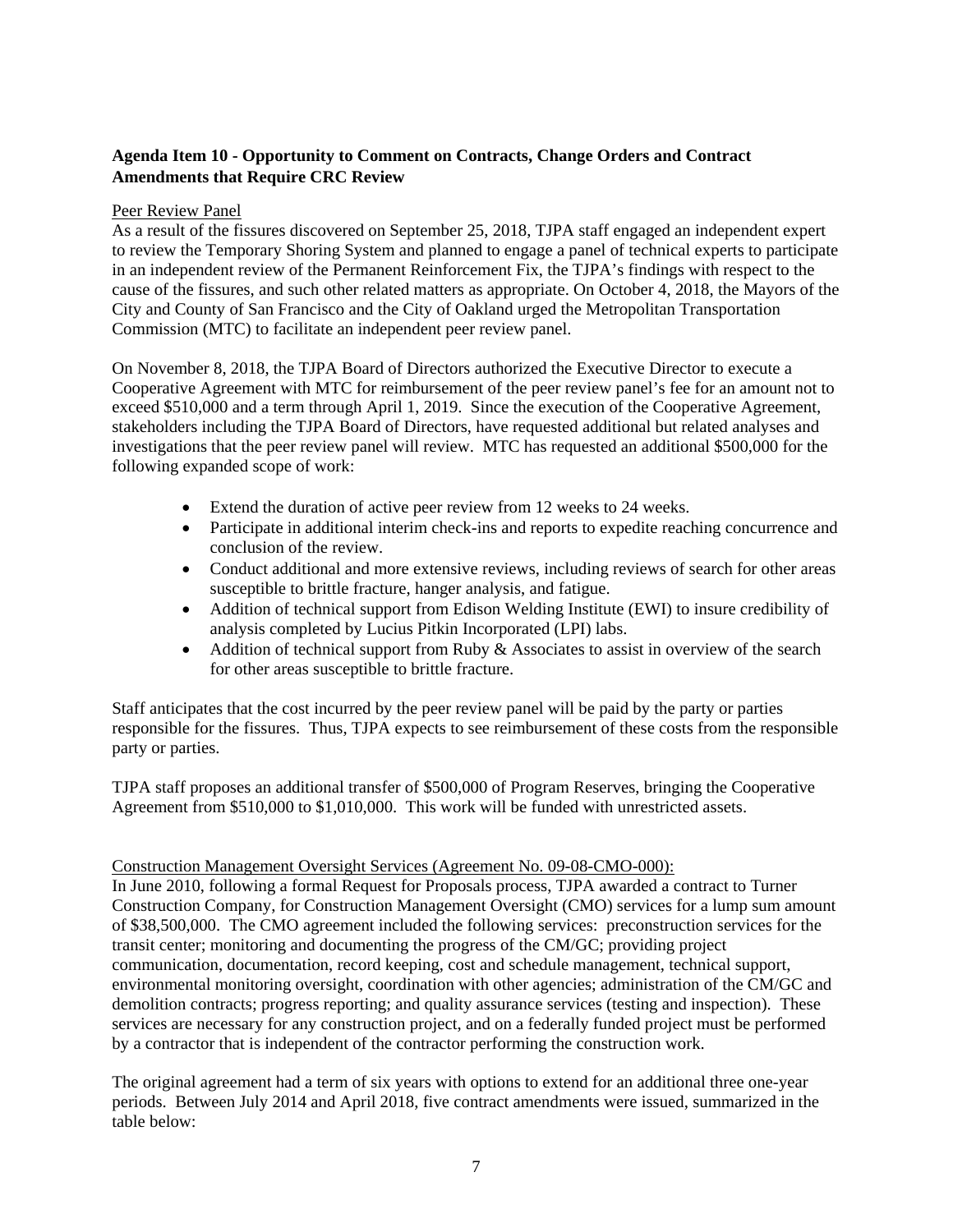| <b>Date</b> | <b>Modification No.</b> | <b>Description</b>                                                                                     | Amount |                          | <b>Cumulative</b><br><b>Total</b> |            |
|-------------|-------------------------|--------------------------------------------------------------------------------------------------------|--------|--------------------------|-----------------------------------|------------|
| 6/10/2010   | Original Contract       |                                                                                                        | \$     | 38,500,000               |                                   |            |
| 7/1/2014    | Amendment No. 1         | Revised Appendix B, Calculation of<br>Charges                                                          | \$     | 7,480,000                | \$                                | 45,980,000 |
| 7/9/2015    | Amendment No. 2         | Amended Article 5, Compensation                                                                        | \$     | $\overline{\phantom{a}}$ | \$                                | 45,980,000 |
| 9/10/2015   | Amendment No. 3         | Amended Article 5, Compensation                                                                        | \$     | 11,200,000               | \$                                | 57,180,000 |
| 6/9/2016    | Amendment No. 4         | Extended contract duration by two years,<br>revised overhead and maximum billing rate,<br>revised fee. | \$     | 15,320,000               | \$                                | 72,500,000 |
| 4/12/2018   | Amendment No. 5         | Extend contract duration by one year                                                                   | \$     | 2,500,000                | \$                                | 75,000,000 |
| <b>TBD</b>  | Amendment No. 6         | Extend services and duration by one year                                                               | \$     | 3,000,000                | \$                                | 78,000,000 |

Staff proposes an addition of \$3,000,000 and an extension of one year for Amendment No. 6 to Turner Construction Company ("Turner") due to: (1) the Girder Remediation effort at Fremont Street, the associated review of the girders at First Street and the review of other structural components at the Project; (2) delays to Substantial Completion and Final Completion of the Project; and (3) the recent filing of lawsuits by the Construction Manager/General Contractor (CM/GC) against the TJPA necessitating additional support by Turner. Execution of Amendment No. 6 will increase the total contract amount from \$75,000 to \$78,000, with a contract expiration date of June 30, 2020. TJPA anticipates funding this work with CFD Bond proceeds, with the exception of any work related to the girder remediation effort or other tasks related to the fissures, remediation, or peer review panel efforts. These activities will be funded with land sales proceeds or unrestricted assets.

#### Construction Change Orders above the \$250,000 Threshold and/or to be funded with City Financing

General Closeout items not related to Bus Storage or Transit Center construction contracts:

*Various COR Items – \$250,000*

This closeout budget consists of various scope items that are unrelated to Ghilotti Construction Company's or Webcor/Obayashi's construction contracts and have been found after substantial completion of the transit center and bus storage facility. The scopes were identified as essential after operations had commenced, due to security or Americans with Disabilities Act (ADA) requirements. It has been determined that the best course of action in light of the closeout status of the two construction contracts, was to engage TJPA's asset manager, Lincoln Property Company (LPC), to manage and implement various contracting methods to perform the essential scopes of work. In general, the description of the items to be covered are as follows: Additional security fencing, south of Harrison street to deter the public from walking to the Bus Storage Facility, channelizers on the Fremont street off-ramp, the Mayor's Office on Disability items (such as signage and railings) identified throughout the Transit Center post-opening, gutter extensions for the canopies on the roof park and finally, the internet connectivity between the Bus Storage Facility and the Security Operations Center. This request to the committee is for a Not-to-Exceed (NTE) amount of \$250,000 and draw down will be reported to the CRC in subsequent meetings. The proposed fund source for this work is CFD bond proceeds.